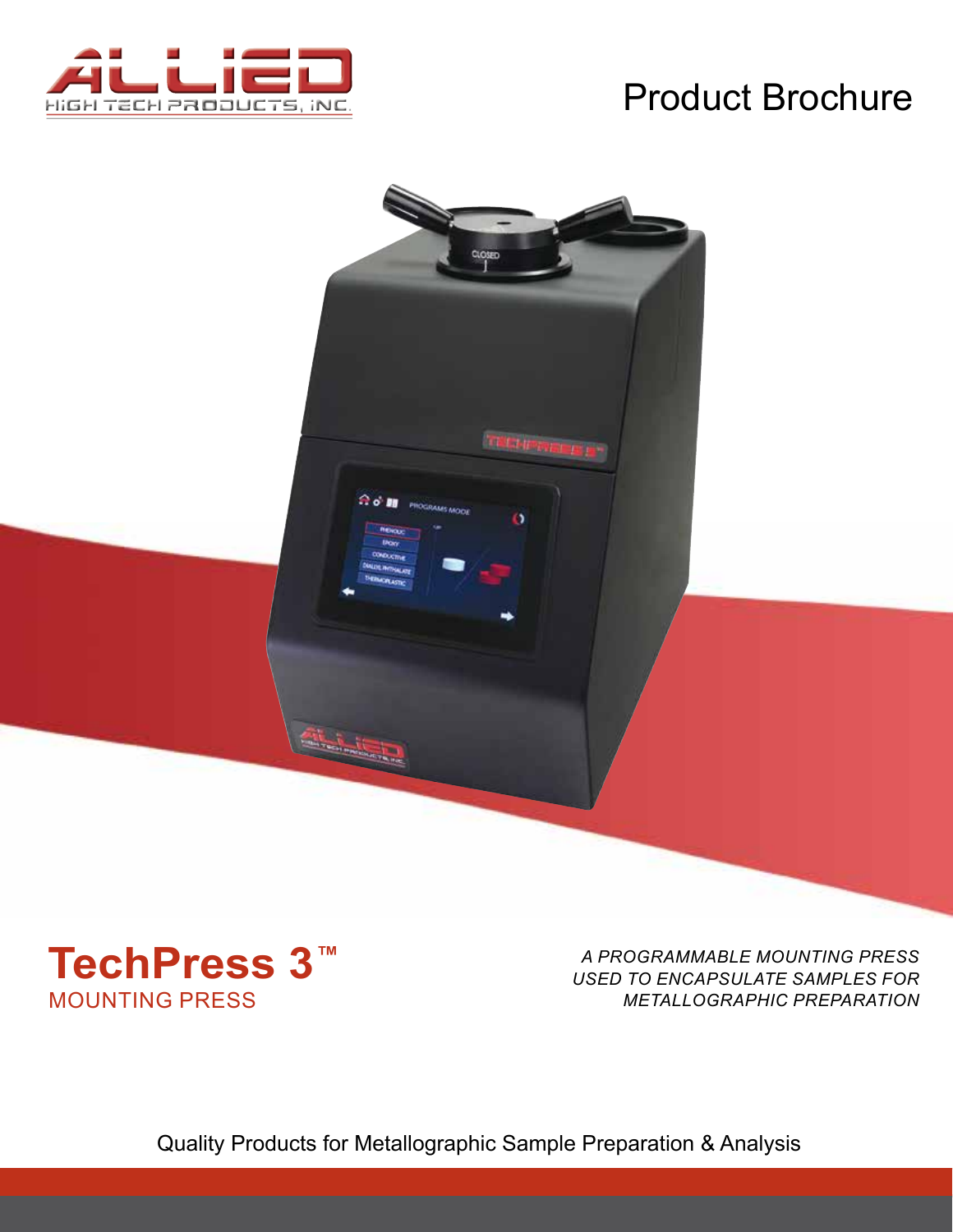

The **TechPress 3™** Electro-Hydraulic Automatic Mounting Press is used to encapsulate samples for metallographic preparation.

The microprocessor-based system allows the operator to use either manual input or a preloaded database of 80 adjustable programs, which include parameters for mold size, single mount or duplexing, mounting resin, curing time and temperature, cooling time and pressure.

It features an intuitive interface using a 7" color LCD touchscreen to control all functions, and is selectable between 10 languages.

Mold assemblies may be easily changed from 25 mm through 2", and include a duplexing spacer, allowing two mounts per cycle to be produced at one time.

**Durable:** Engineered and constructed using precision machined aluminum and stainless steel components to provide maximum longevity.

*Easy to Use*: User-friendly functions allow quick, easy, repeatable operation.

**Safe:** A safety sensor requires full closure of the bayonet cap before cycle start to ensure operator protection.

*Mold assemblies, recirculating coolant system and accessories are sold separately.*

| Item   | <b>Description</b>                   |
|--------|--------------------------------------|
| 5-1000 | TechPress 3 <sup>™</sup> , 100-240 V |



#### *Features:*

- Can prepare up to 2 mounts in 5 minutes
- Selectable languages (English, Italian, French, Spanish, Portuguese, German, Russian, Chinese, Japanese, Korean)
- 7" color LCD touchscreen to control all functions
- Intuitive interface optimized for productivity and function
- Safety sensor to require full closure of bayonet cap before cycle start
- Selectable units: psi/BAR, °C/°F
- Two modes of operation: "manual input" or one-touch "programs" from a database of 80 preloaded, adjustable parameters for mold size, single mount or duplexing, mounting resin, curing time and temperature, cooling time and pressure
- Mold assemblies that can be easily changed from 25 mm through 2", and include a duplexing spacer, allowing up to two mounts per cycle
- One-touch or momentary-touch ram extension and retraction
- Seamless integration with optional #5-1550 Recirculating Coolant System for standalone or "green" operation
- Enclosure resistant to impact, corrosion, and heat
- Non-conductive bayonet handles that remain cool during operation
- Bayonet holding tray that protects the die from damage between cycles
- Compact, narrow footprint
- Password protectable parameters
- Heating power: 1500 W
- Molding pressure: up to 4500 psi (310 Bar)
- Curing temperature: 0-200 °C (32-392 °F)
- Curing time: 0-100 minutes
- Cooling time: 0-100 minutes
- CE compliant for EU
- Two (2) year warranty
- Designed and manufactured by Allied in the USA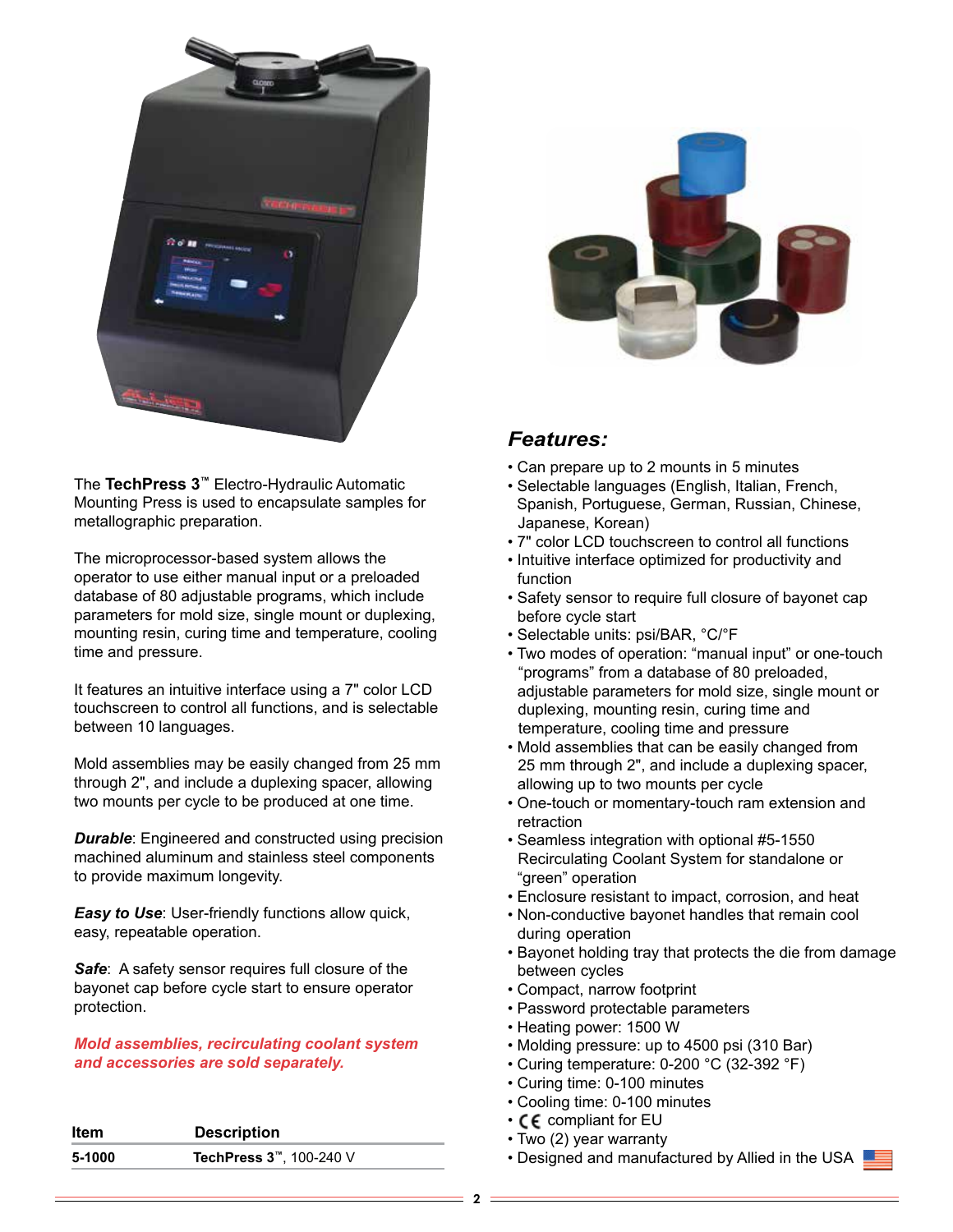## Mold/Heater Assemblies



A range of mold/heater assemblies are available to accommodate various size samples. They may be easily changed from 25 mm through 2 inch, and include a duplexing spacer, allowing up to two mounts per cycle to be produced at one time. The new coiled heating and cooling lines within the cast housing and thin-walled cylinders allow quick and efficient cycling.

| <b>Item</b> | <b>Description</b>            |
|-------------|-------------------------------|
| 5-1005      | 1" Mold with Duplex Spacer    |
| 5-1010      | 1.25" Mold with Duplex Spacer |
| 5-1015      | 1.5" Mold with Duplex Spacer  |
| 5-1020      | 2" Mold with Duplex Spacer    |
| 5-1025      | 25 mm Mold with Duplex Spacer |
| 5-1030      | 30 mm Mold with Duplex Spacer |
| 5-1035      | 40 mm Mold with Duplex Spacer |
| 5-1040      | 50 mm Mold with Duplex Spacer |



*Duplexing spacer provided with each mold assembly allows 2 mounts to be produced per cycle.*



*Mold assemblies may be quickly and easily changed.*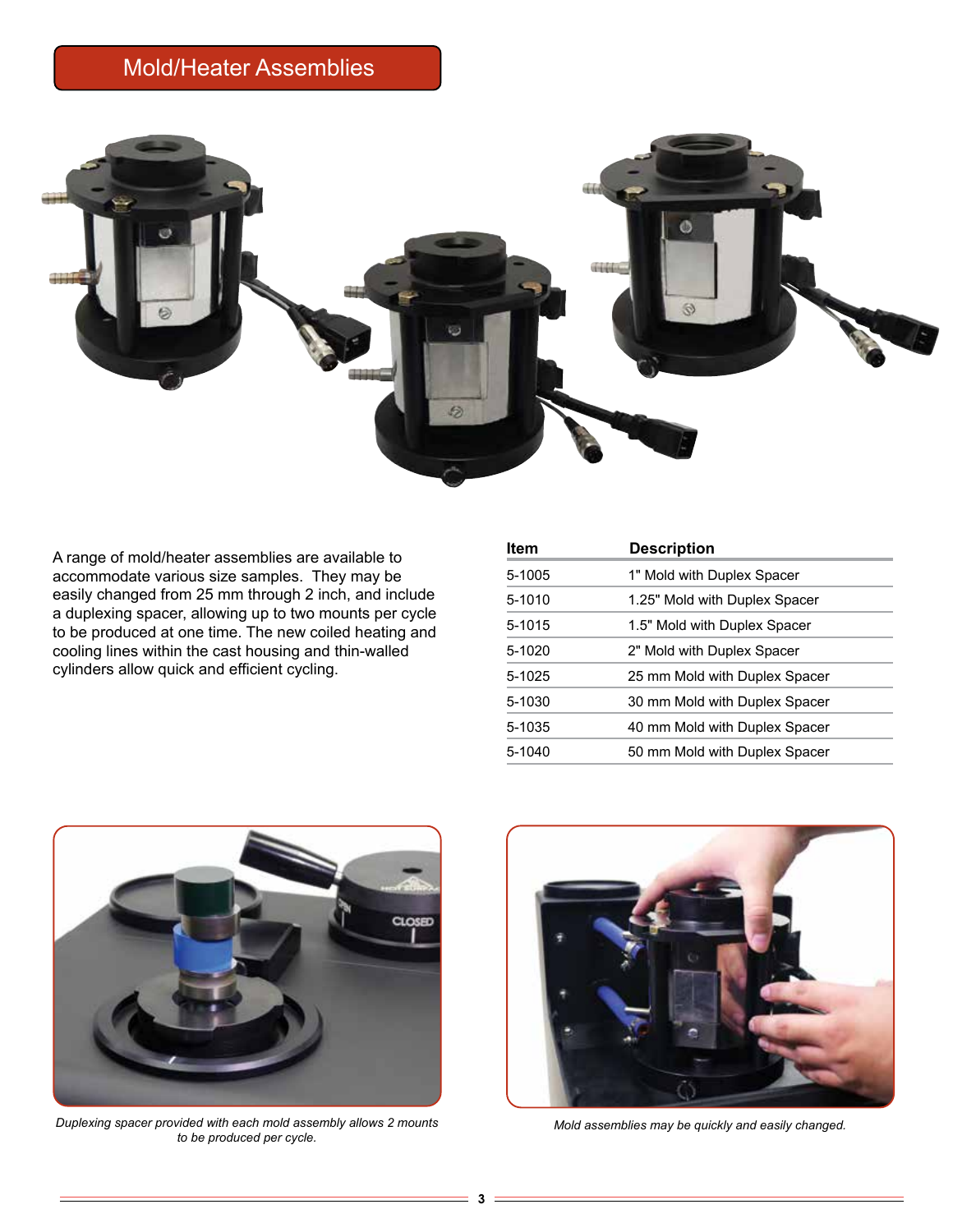Intuitive



*Choose Input Mode when entering data manually, or use Programs Mode to access the pre-loaded database of 80 preset programs that can be changed or customized according to material.*



*Intuitive, icon-based interface includes option for one-touch or momentary-touch ram extension and retraction.*



*Pop-up keypad makes numerical entry easy. The 7" color LCD touchscreen is used to control all functions and is extremely easy to navigate, allowing greater efficiency among users.* 



*Password protection option maintains integrity of the program database to ensure repeatability.*







*Narrow 11.5" (292 mm) footprint saves counter space. New bayonet design - smooth, effortless opening after cycle*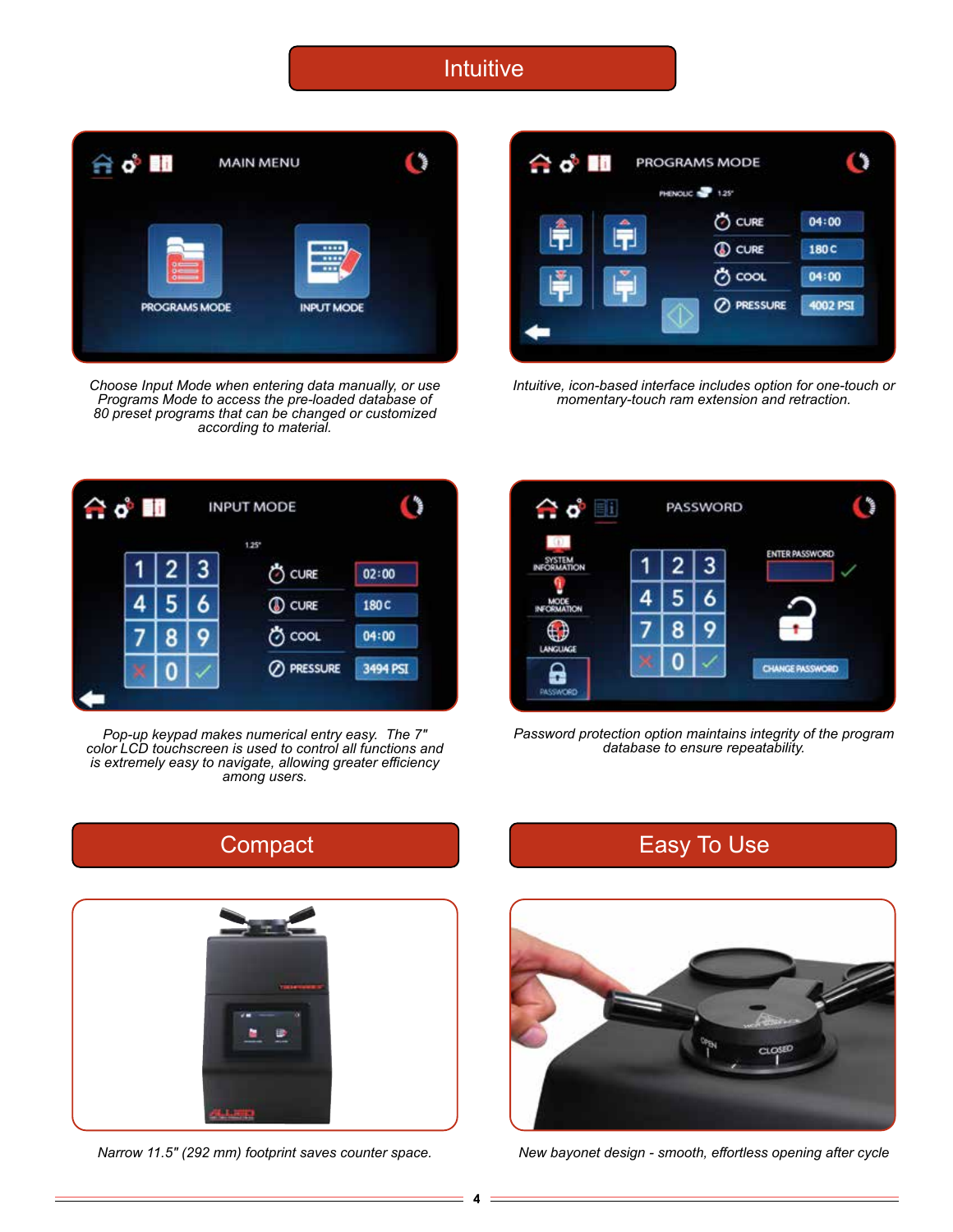#### **Versatile**



*80 easily selectable, pre-loaded and adjustable programs for all mounting materials and mold sizes*



*Prepare two mounts per cycle up to 2" / 50 mm.*



Selectable languages (English, Italian, French, Spanish, **Programs Mode: Korean** Programs Mode: Korean *Portuguese, German, Russian, Chinese, Japanese, Korean)*





*Bayonet holding tray protects the die from damage between cycles.*



*Safety sensor requires full closure of bayonet cap before cycle start.*

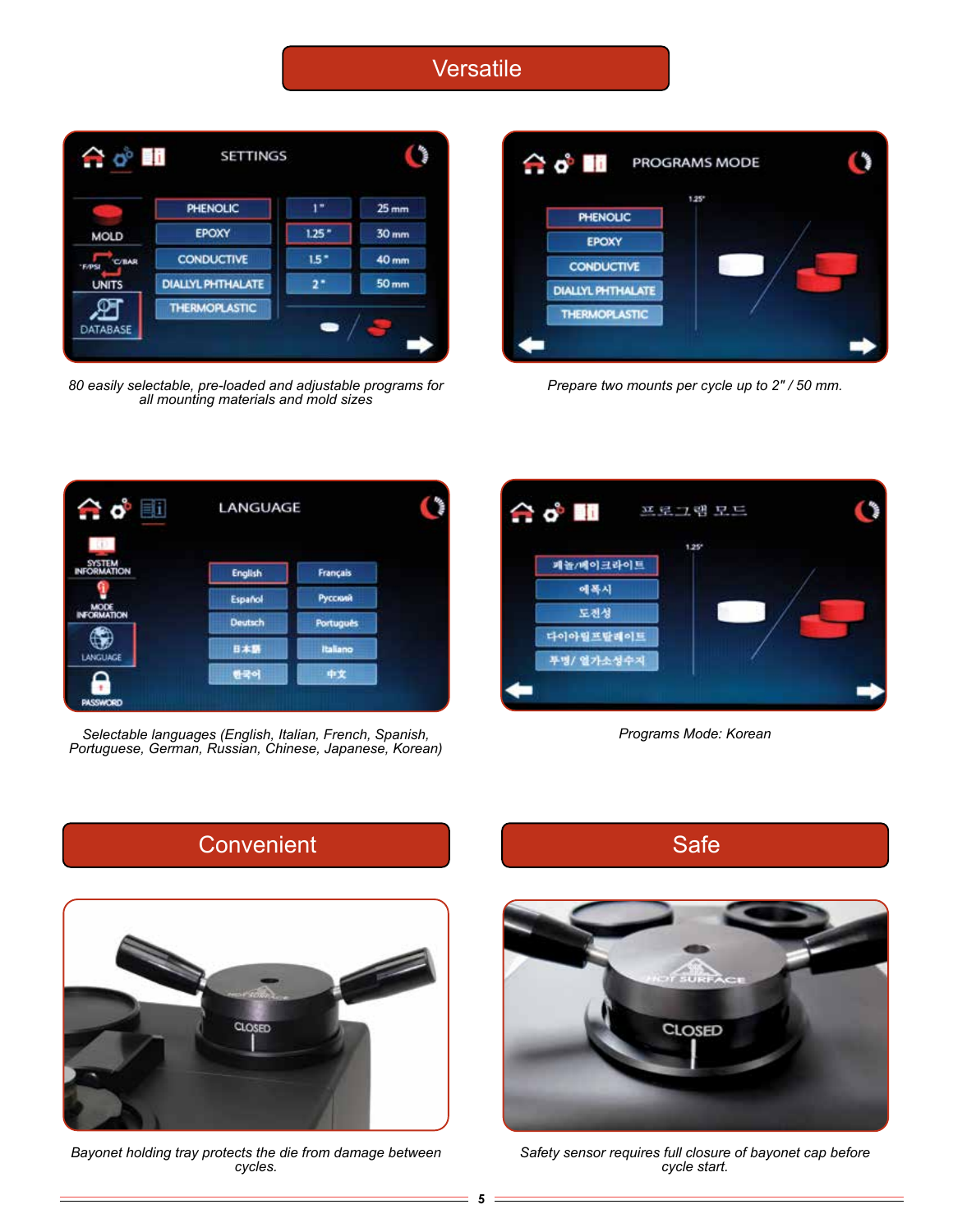### Easy-to-Change Mold Assemblies **Recirculating Coolant System**



*Lift Cover*



*Remove Cover*



*Unplug and Disconnect Hoses*



*Remove and Replace Mold Assembly*

**Environmentally Friendly** 



The recirculating coolant system connects seamlessly to the **TechPress 3™** for standalone or "green" operation. The 3-gallon system circulates a unique coolant that effectively cools the mold assembly after the curing cycle. This not only saves water  $($   $\sim$  12 gallons per cycle), it eliminates problems associated with hard water deposits in the coolant system inside the press, which can cause clogging over time.

| Item       | <b>Description</b>                                                           |
|------------|------------------------------------------------------------------------------|
| 5-1550     | Recirculating Coolant System, 115 V                                          |
| 5-1550-230 | Recirculating Coolant System, 230 V                                          |
|            | Dims: 12" W x 23" D x 13.25" H (305 x 584 x 337mm)<br>Weight: 28 lb. (13 kg) |

### Mount Storage Cabinet



*Shown with door removed for visual clarity*

The cabinet provides storage for polished mounts to prevent corrosion and dust contamination. The 10 clothlined drawers absorb moisture and hold mount dividers for easy organization. The locking door provides a sealed environment. Rechargeable desiccant canister is included. *Dividers are sold separately.*

| <b>Item</b> | <b>Description</b>                                                         |
|-------------|----------------------------------------------------------------------------|
| 30-8000     | Mount Storage Cabinet                                                      |
| 30-8005     | Mount Divider, (144) 1" or 25 mm diameter                                  |
| 30-8005     | Mount Divider, (100) 1.25" or 30 mm diameter                               |
| 30-8005     | Mount Divider, (61) 1.5" or 40 mm diameter                                 |
| 30-8005     | Mount Divider, (36) 2" or 50 mm diameter                                   |
|             | Dims: 19" W x 19" D x 19" H (483 x 483 x 483 mm)<br>Weight: 72 lb. (33 kg) |

**6**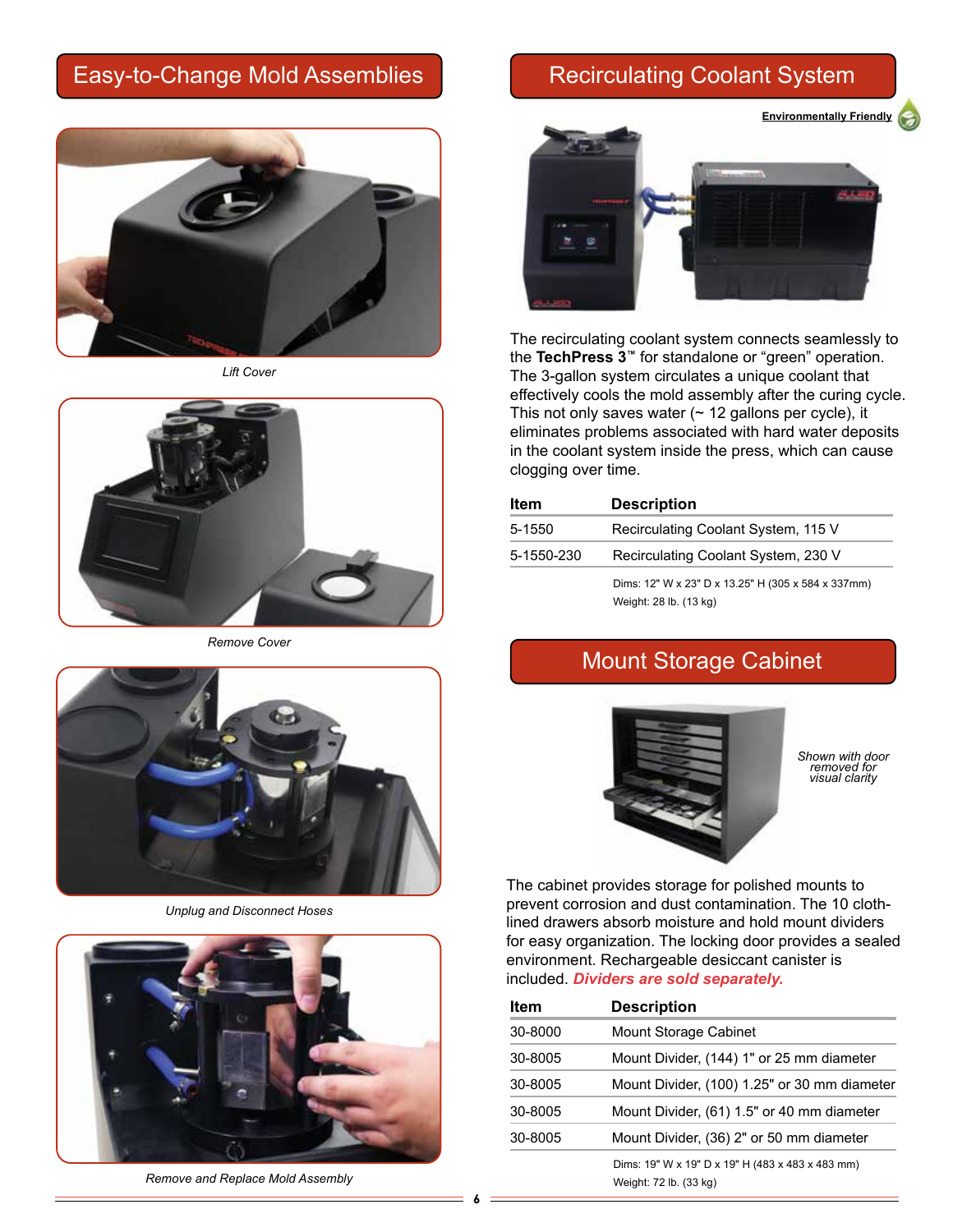

## Technical Specifications

| <b>Heating Power</b>      | 1500 W                                                                                    |
|---------------------------|-------------------------------------------------------------------------------------------|
| <b>Molding Pressure</b>   | up to 4500 psi (310 Bar)                                                                  |
| <b>Curing Temperature</b> | 0-200 °C (32-392 °F) in 1° intervals                                                      |
| <b>Curing Time</b>        | 0-100 minutes, in 1-second intervals                                                      |
| <b>Cooling Time</b>       | 0-100 minutes, in 1-second intervals                                                      |
| <b>Display</b>            | 7" Color LCD Touchscreen                                                                  |
| <b>Electronics</b>        | Microprocessor controlled                                                                 |
| Selectable Languages      | English, Italian, French, Spanish, Portuguese, German, Russian, Chinese, Japanese, Korean |
| <b>Selectable Units</b>   | psi/Bar, °C/°F                                                                            |
| <b>Operating Voltages</b> | 100-240 V                                                                                 |
| <b>Safety</b>             | Safety interlock to require closure of bayonet cap before cycle start                     |
| <b>CE</b>                 | LVD Directive 2014/35/EV, MD Directive 2006/42/EC, EMC Directive 2014/30/EV               |
| Weight                    | 85 lb. (38.5 kg)                                                                          |
| Warranty                  | 2 years                                                                                   |
| <b>Included Items</b>     | Funnel, mount flash scraping tool, operation manual, country specific power cord          |